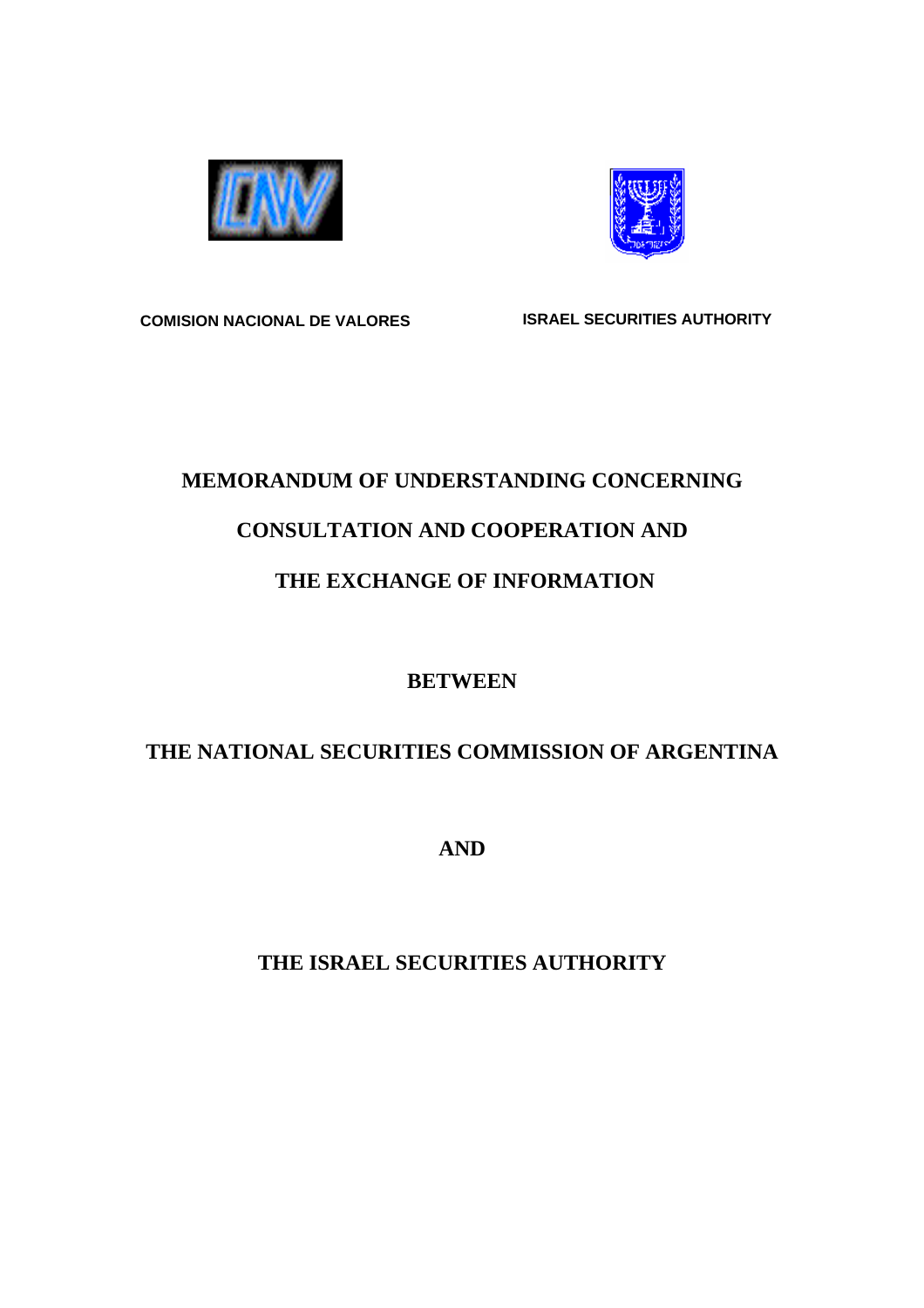### **PURPOSE**

Considering the increasing international activity in the securities and derivatives markets, and the corresponding need for mutual cooperation and consultation between the National Securities Commission of Argentina and the Israel Securities Authority to ensure compliance with, and enforcement of, their securities and derivatives Laws and Regulations;

Desiring to provide each other with the fullest mutual assistance possible to facilitate the performance of the functions with which they are entrusted within their respective jurisdictions to enforce or secure compliance with their Laws and Regulations as those terms are defined herein,

The National Securities Commission of Argentina and the Israel Securities Authority have reached the following understanding:

### *DEFINITIONS*

For the purposes of this Memorandum of Understanding:

- 1. "Authority" means the National Securities Commission of Argentina or the Israel Securities Authority (together they are hereinafter referred to as "the Authorities").
- 2. "Requested Authority" means the Authority to whom a request for assistance is made under this Memorandum of Understanding.
- 3. "Requesting Authority" means the Authority making a request for assistance under this Memorandum of Understanding.
- 4. "Laws and Regulations" means the provisions of the laws of the jurisdictions of the Authorities, the regulations promulgated thereunder, and other regulatory requirements that fall within the competence of the Authorities, concerning the following:
	- (a) insider dealing, market manipulation, misrepresentation of material information and other fraudulent or manipulative practices relating to securities and derivatives, including solicitation practices, handling of investor funds and customer orders;
	- (b) the registration, issuance, offer, or sale of securities and derivatives, and reporting requirements related thereto;
	- (c) market intermediaries, including investment and trading advisers who are required to be licensed or registered, collective investment schemes, brokers, dealers, and transfer agents; and
	- (d) markets, exchanges, and clearing and settlement entities.
- 5. "Person" means a natural or legal person, or unincorporated entity or association, including corporations and partnerships.

### **MUTUAL ASSISTANCE AND THE EXCHANGE OF INFORMATION**

- 6. General Principles regarding Mutual Assistance and the Exchange of Information
	- (a) This Memorandum of Understanding sets forth the Authorities' intent with regard to mutual assistance and the exchange of information for the purpose of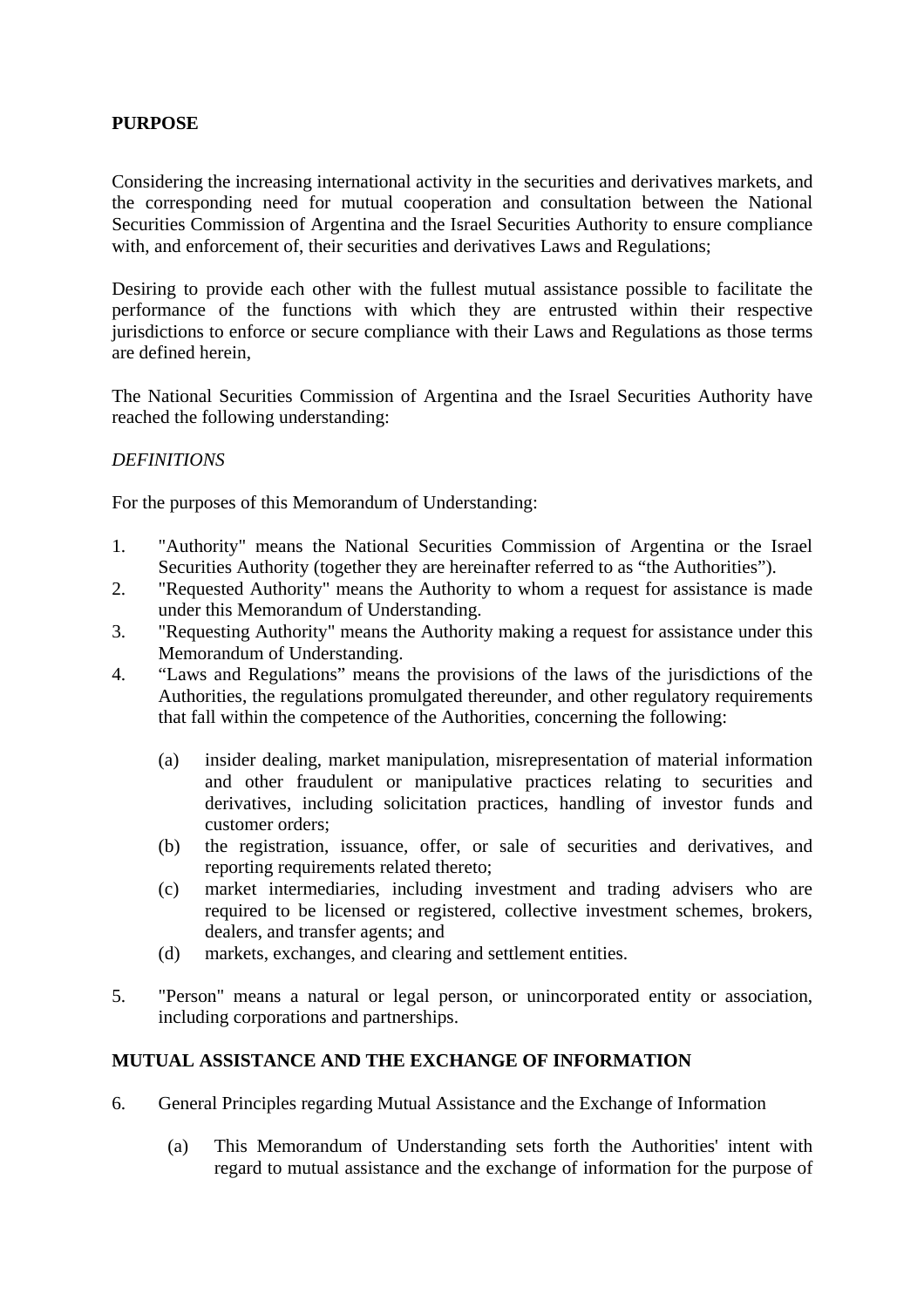enforcing and securing compliance with the respective Laws and Regulations of the jurisdictions of the Authorities. The provisions of this Memorandum of Understanding are not intended to create legally binding obligations or supersede domestic Laws and Regulations.

- (b) This Memorandum of Understanding does not authorize or prohibit an Authority from taking measures other than those identified herein to obtain information necessary to ensure enforcement of, or compliance with, the Laws and Regulations applicable in its jurisdiction.
- (c) This Memorandum of Understanding does not confer upon any Person not an Authority, the right or ability, directly or indirectly to obtain, suppress or exclude any information or to challenge the execution of a request for assistance under this Memorandum of Understanding.
- (d) The Authorities recognize the importance and desirability of providing mutual assistance and exchanging information for the purpose of enforcing, and securing compliance with, the Laws and Regulations applicable in their respective jurisdictions. A request for assistance may be denied by the Requested Authority:
	- (i) where the request would require the Requested Authority to act in a manner that would violate domestic Laws and Regulations;
	- (ii) where judicial proceedings for the imposition of criminal penalties have already been initiated in the jurisdiction of the Requested Authority, in respect of the same actions and against the same persons, or, on the grounds that the provision of assistance might result in a judicial or administrative sanction being imposed, where a non-appealable judicial or administrative sanction has already been imposed, in the jurisdiction of the Requested Authority, in respect of the same actions and against the same persons.
	- (iii) where the request is not made in accordance with the provisions of this Memorandum of Understanding; or
	- (iv) where communication of the information might adversely affect the sovereignty, security or public policy of the State of the Requested Authority.

Nothing in this provision shall prevent the requested authority from refusing a request in accordance with its own domestic Laws and Regulations.

Where a request for assistance is denied, or where assistance is not available under domestic Laws and Regulations, the Requested Authority may provide the reasons for not granting the assistance and consult pursuant to paragraph 12.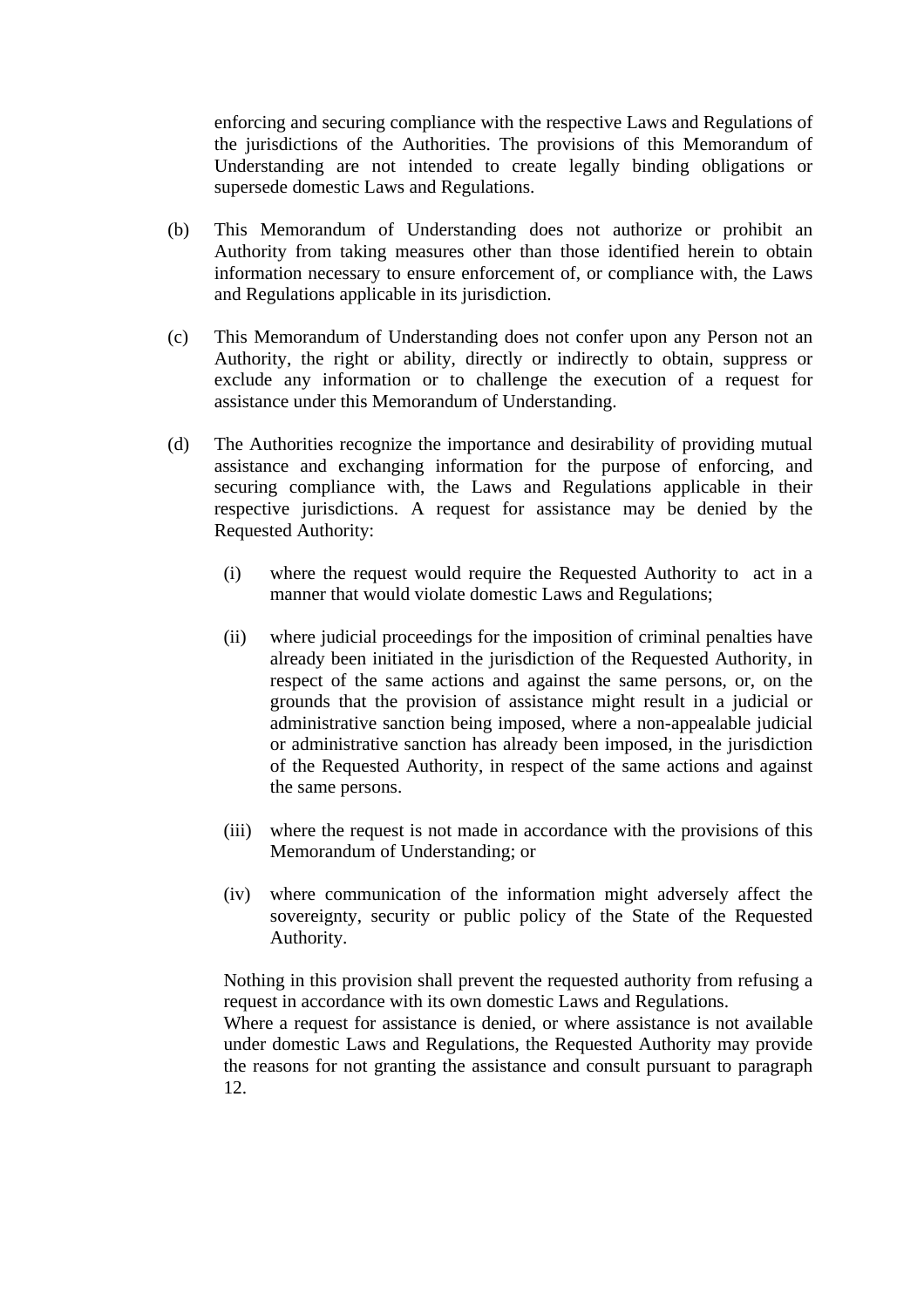### 7. Scope of Assistance

- (a) The Authorities will, within the framework of this Memorandum of Understanding, provide each other with the fullest assistance permissible to secure compliance with the respective Laws and Regulations of the Authorities.
- (b) The assistance available under this Memorandum of Understanding may include, but is not limited to:
	- (i) providing information and documents held in the files of the Requested Authority regarding the matters set forth in the request for assistance;
	- (ii) obtaining information, documents or copies thereof regarding the matters set forth in the request for assistance, including:
		- contemporaneous records sufficient to reconstruct all securities and derivatives transactions, including records of all funds and assets transferred into and out of bank and brokerage accounts relating to these transactions;
		- records that identify: the beneficial owner and controller, and for each transaction, the account holder; the amount purchased or sold; the time of the transaction; the price of the transaction; and the individual and the bank or broker and brokerage house that handled the transaction; and
		- information identifying persons who beneficially own or control nonnatural Persons organized in the jurisdiction of the Requested Authority.
	- (iii) In accordance with Paragraph 9(d), taking or compelling a Person's statement, or, where permissible, testimony under oath, regarding the matters set forth in the request for assistance.
- 8. Requests For Assistance
- (a) Requests for assistance shall be made in writing, signed by the Chairman of the Requesting Authority and will be addressed to the Requested Authority's contact office listed in the attached Appendix.
- (b) Requests for assistance will include the following:
	- (i) a description of the facts underlying the investigation that are the subject of the request, and the purpose for which the assistance is sought;
	- (ii) a description of the assistance sought by the Requesting Authority and why the information sought will be of assistance;
	- (iii) any information known to, or in the possession of, the Requesting Authority that might assist the Requested Authority in identifying either the Persons believed to possess the information or documents sought or the places where such information may be obtained;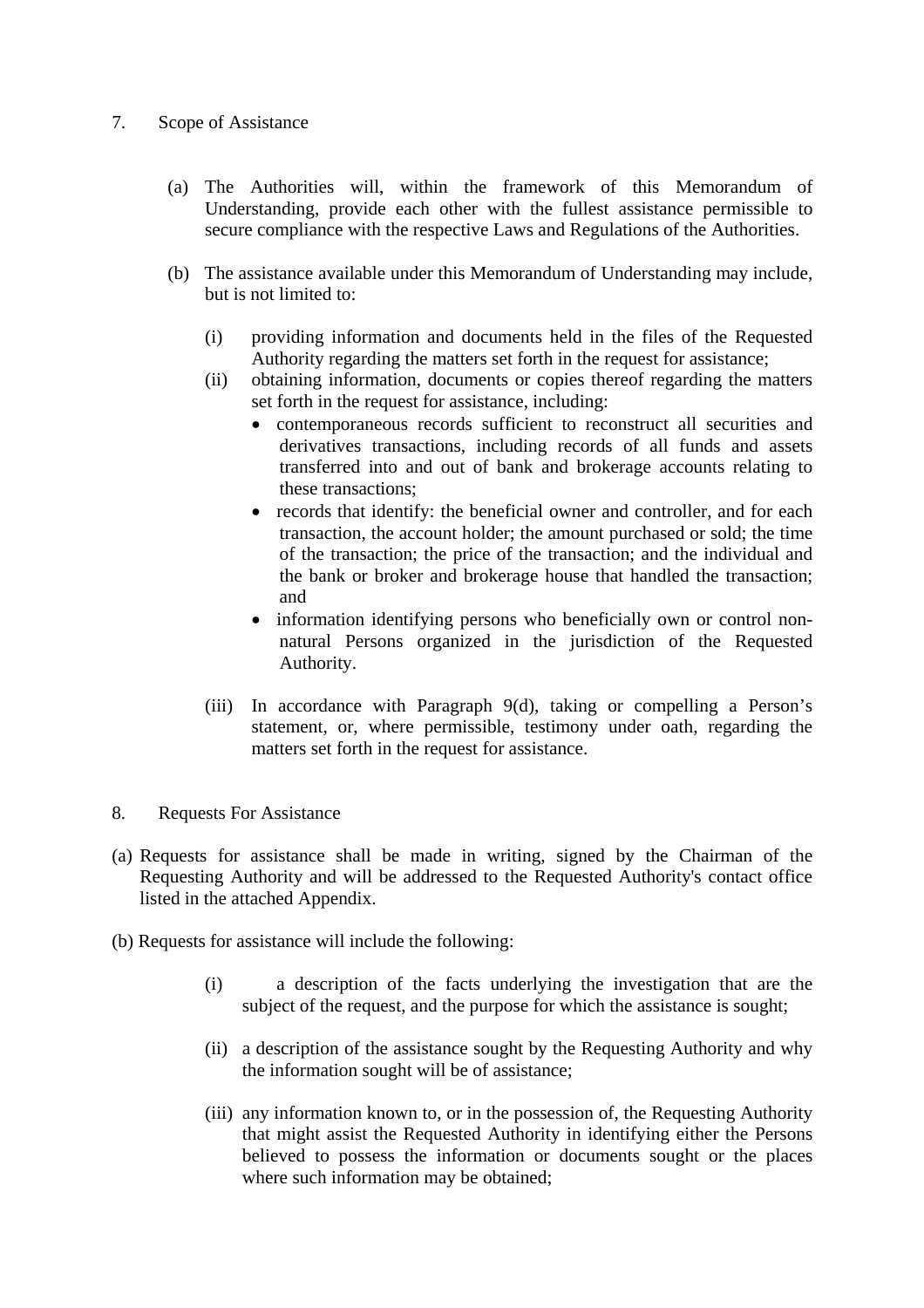- (iv) an indication of any special precautions that should be taken in collecting the information due to investigatory considerations, including the sensitivity of the information; and
- (v) the Laws and Regulations that may have been violated and that relate to the subject matter of the request, translated into the English language
- (c) In urgent circumstances, requests for assistance may be transmitted by telephone or facsimile, provided such communication is confirmed through an original, signed document.
- 9. Execution of Requests for Assistance
	- (a) To the extent permitted by its Laws and Regulations, the Requested Authority will provide the Requesting Authority, upon request, with information, documents or copies thereof held in its files, within a reasonable period of time. The Requested Authority shall use the relevant means at its disposal for the execution of the request. The Authorities shall consult and agree on the types of enquiry that may be necessary for the execution of a request.
	- (b) Upon request the Requested Authority will require the production of documents or copies thereof identified in 7(b)(ii) from (i) any Person designated by the Requesting Authority, or (ii) any other Person who may possess the requested information or documents. Upon request, the Requested Authority will obtain other information relevant to the request.
	- (c) Upon request, the Requested Authority will seek responses to questions and/or a statement (or where permissible, testimony under oath) from any Person involved, directly or indirectly, in the activities that are the subject matter of the request for assistance or who is in possession of information that may assist in the execution of the request.
	- (d) Unless otherwise arranged by the Authorities, information, documents or copies thereof requested under this Memorandum of Understanding will be gathered in accordance with the procedures applicable in the jurisdiction of the Requested Authority and by persons designated by the Requested Authority. Where permissible under the Laws and Regulations of the jurisdiction of the Requested Authority, a representative of the Requesting Authority may be present at the taking of statements and testimony and may provide, to a designated representative of the Requested Authority, specific questions to be asked of any witness.

To the extent permitted by its Laws and Regulations, the Requesting Authority shall provide the Requested Authority with such further assistance as may reasonably be required for the efficient execution of the request including the provision of further information as to the circumstances surrounding the request, staff or other resources.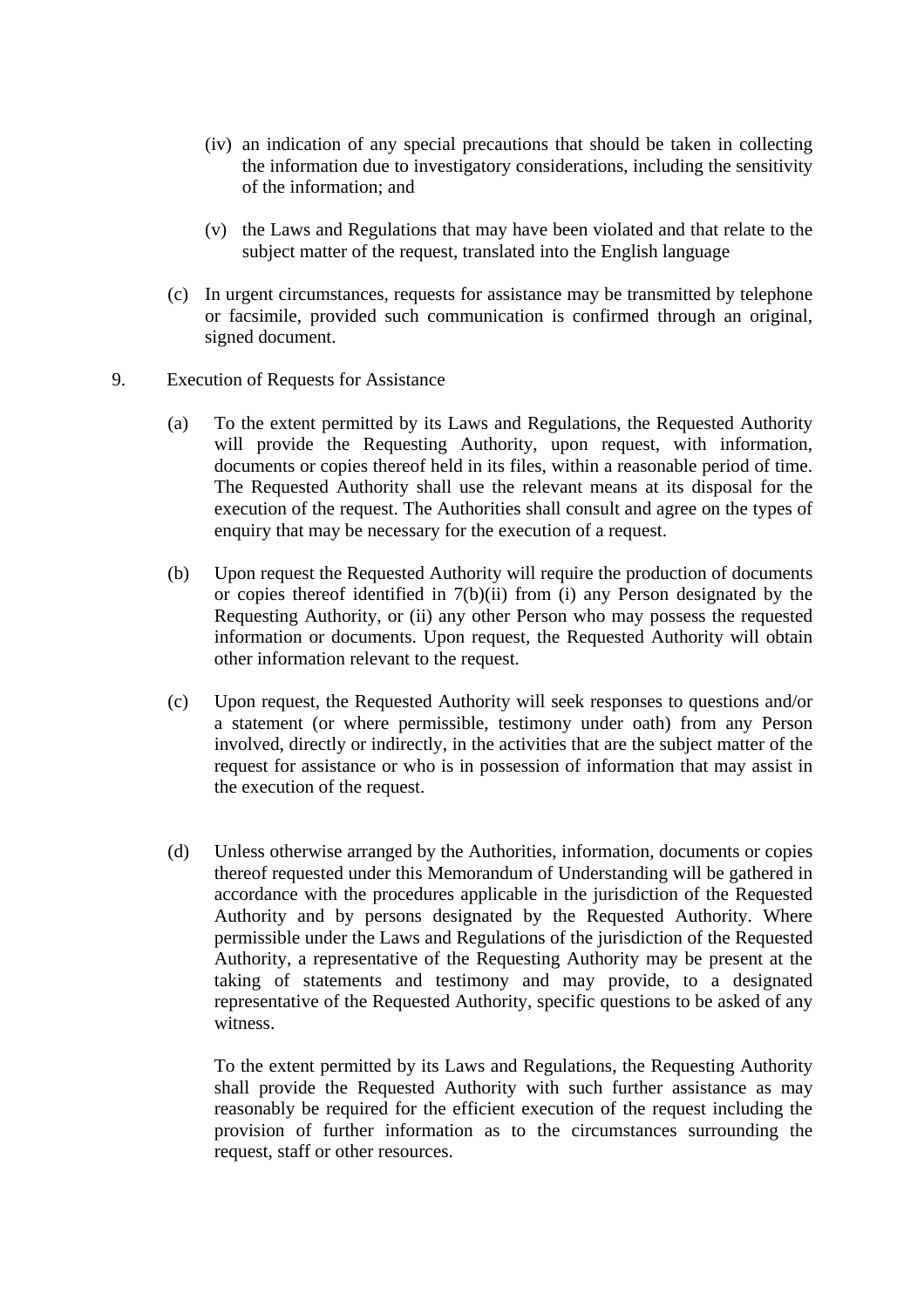To the extent permitted by their respective national Laws and Regulations, the Authorities will consider conducting joint investigations in cases where the request for assistance concerns violations of Laws and Regulations, where it would assist in the effective investigation of the alleged violations. The Authorities should consult to define the procedures to be adopted for conducting any joint investigation, the sharing of work and responsibilities and the follow up actions to such investigations.

- (e) If it appears to the Requested Authority that the response to a request for assistance under this Memorandum of Understanding will incur substantial costs, the Requested Authority may call for the establishment of a cost sharing arrangement before continuing to respond to such a request.
- (f) In urgent circumstances, the response to requests for assistance may be transmitted by telephone or facsimile, provided such communication is confirmed through an original, signed document.
- 10. Permissible Uses of Information
	- (a) The Requesting Authority may use non-public information and non-public documents furnished in response to a request for assistance under this Memorandum of Understanding solely for:
		- (i) the purposes set forth in the request for assistance, including ensuring compliance with the Laws and Regulations related to the request; and
		- (ii) a purpose within the general framework of the use stated in the request for assistance, including conducting a civil or administrative enforcement proceeding, assisting in a self regulatory organization's surveillance or enforcement activities (insofar as it is involved in the supervision of trading or conduct that is the subject of the request), assisting in a criminal prosecution, or conducting any investigation for any general charge applicable to the violation of the provision specified in the request where such general charge pertains to a violation of the Laws and Regulations administered by the Requesting Authority. This use may include enforcement proceedings which are public.
	- (b) If a Requesting Authority intends to use information furnished under this Memorandum of Understanding for any purpose other than those stated in Paragraph 10(a), it must obtain the prior written consent of the Requested Authority. If the Requested Authority consents to the use of the information for purposes other than those stated, it may subject its consent to certain conditions. Nothing in this provision shall obligate the Requested Authority to furnish documents and information in violation of its own domestic Laws and Regulations.
	- (c) The Authorities to which unsolicited information is supplied will use this information solely for the purposes stated in the transmission letter or for the purposes of administrative proceedings or for the discharge of the obligation to report to judicial authorities. If this information is used for the purpose of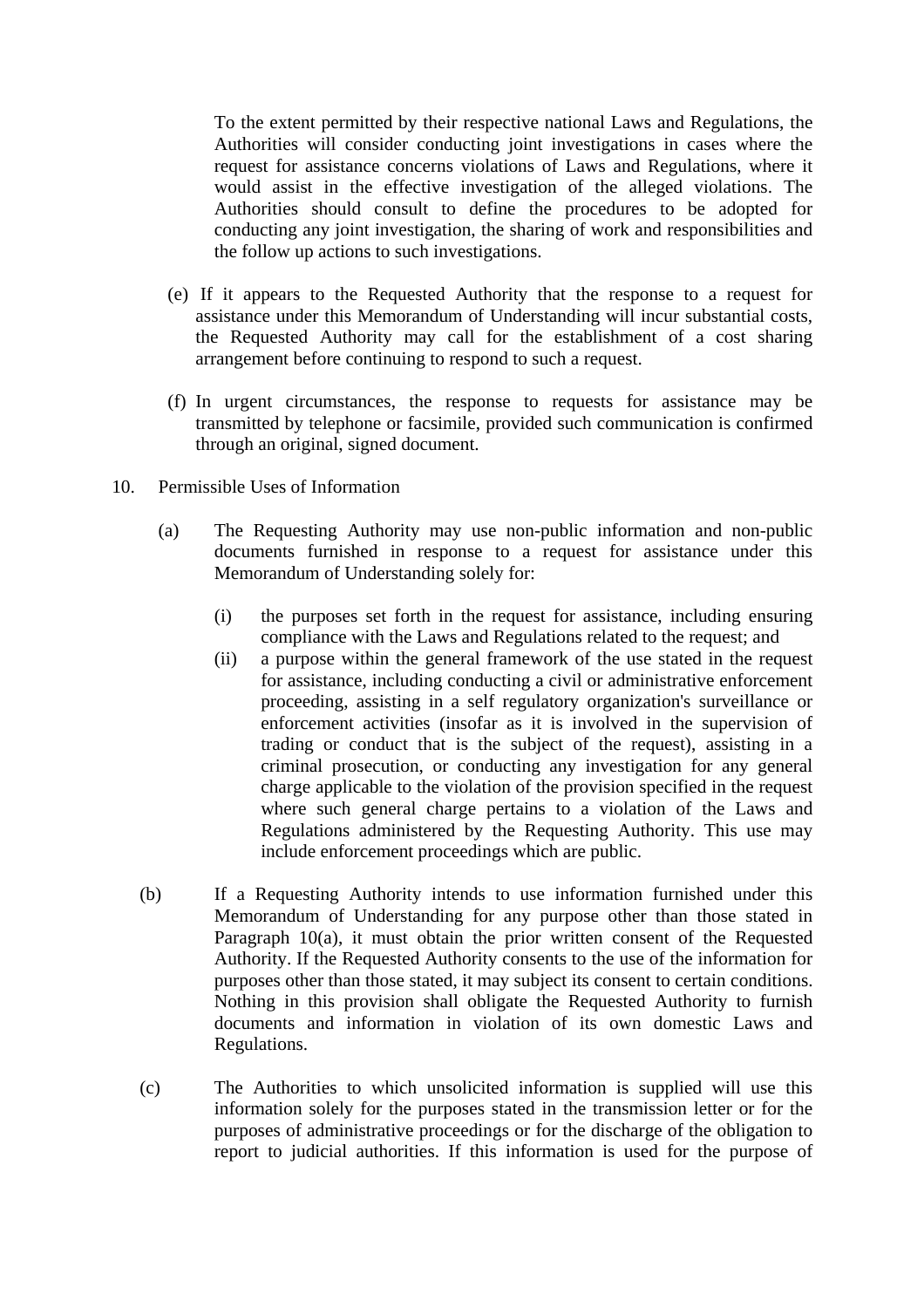initiating, conducting or assisting in a criminal procedure, it must obtain the prior written consent of the providing Authority.

- 11. Confidentiality
	- (a) Each Authority will keep confidential requests made under this Memorandum of Understanding, the contents of such requests and the information received under this Memorandum of Understanding, as well as the matters arising under this Memorandum of Understanding, including consultations between or among Authorities, and unsolicited assistance. After consultation with the Requesting Authority, the Requested Authority may disclose the fact that the Requesting Authority has made the request if such disclosure is required to carry out the request.
	- (b) The Requesting Authority will not disclose non-public documents and information received under this Memorandum of Understanding, except as contemplated by paragraph 10(a) or in response to a legally enforceable demand according to its Laws and Regulations. In the event of a legally enforceable demand, the Requesting Authority will notify the Requested Authority prior to complying with the demand, and will assert such appropriate legal exemptions or privileges with respect to such information as may be available. The Requesting Authority will use its best efforts to protect the confidentiality of non-public documents and information received under this Memorandum of Understanding.
	- (c) Prior to providing information to a self-regulatory organization in accordance with paragraph  $10(a)(ii)$ , the Requesting Authority will ensure that the selfregulatory organization is able and will comply on an ongoing basis with the confidentiality provisions set forth in paragraphs 11(a) and (b) of this Memorandum of Understanding, and that the information will be used only in accordance with paragraph 10(a) of this Memorandum of Understanding, and will not be used for competitive advantage.
	- (d) If an Authority decides to make public an administrative or a disciplinary sanction within the course of its duties, it may, with the written consent of the Authority providing the information, indicate that the successful outcome of the case has been achieved with the aid of the international co-operation mechanisms provided for in this Memorandum of Understanding.
- 12. Consultation Regarding Mutual Assistance and the Exchange of Information
	- (a) The Authorities will consult periodically with each other regarding this Memorandum of Understanding about matters of common concern with a view to improving its operation and resolving any issues that may arise. In particular, the Authorities will consult in the event of:
		- (i) a significant change in market or business conditions or in legislation where such change is relevant to the operation of this Memorandum of Understanding;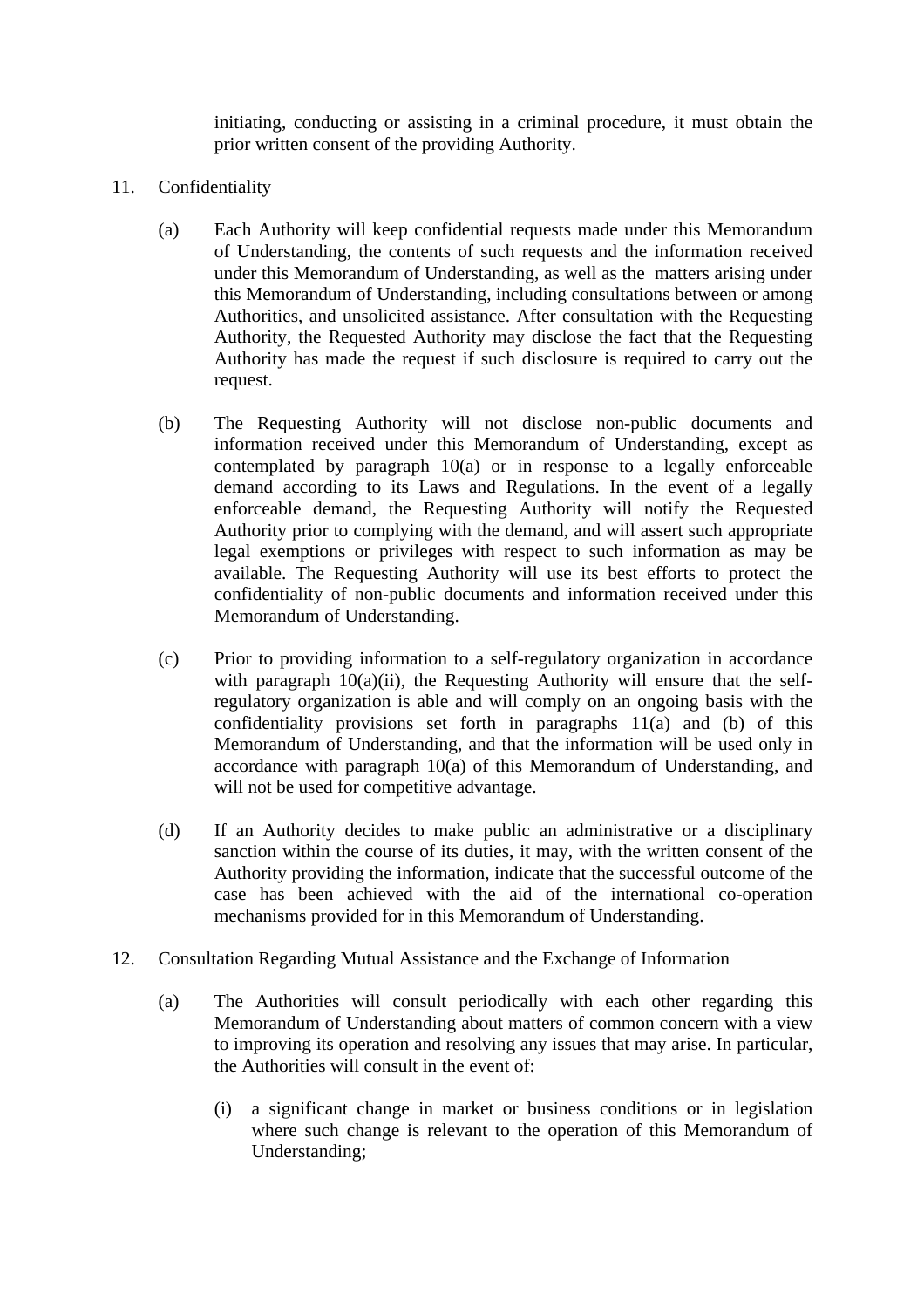- (ii) a demonstrated change in the willingness or ability of an Authority to meet the provisions of this Memorandum of Understanding; and
- (iii) any other circumstance that makes it necessary or appropriate to consult, amend or extend this Memorandum of Understanding in order to achieve its purposes.
- (b) The Requesting Authority and the Requested Authority will consult with one another in matters relating to specific requests made pursuant to this Memorandum of Understanding (e.g., where a request may be denied, or if it appears that responding to a request will involve a substantial cost). The Authorities will define the terms herein in accordance with the relevant Laws and Regulations of the jurisdiction of the Requesting Authority unless such definition would require the Requested Authority to exceed its legal authority or otherwise be prohibited by the laws applicable in the jurisdiction of the Requested Authority. In such case, the Requesting and Requested Authorities will consult.
- 13. Unsolicited Assistance

Each Authority will make all reasonable efforts to provide, without prior request, the other Authority with any information that it considers is likely to be of assistance to the other Authority in securing compliance with Laws and Regulations applicable in its jurisdiction.

#### **FINAL PROVISIONS**

14. Publication

This Memorandum of Understanding may be published.

15. Amendment to the Memorandum of Understanding

This Memorandum of Understanding may be amended or modified by mutual consent. Any amendment or modification of this Memorandum of Understanding shall follow the same procedures as its entry into force

16. Effective Date

 Cooperation in accordance with this Memorandum of Understanding will enter into force on the date of its signing by the Authorities.

- 17. Termination
	- (a) Each Authority may terminate its participation in this Memorandum of Understanding at any time by giving at least 30 days prior written notice to the other Authority.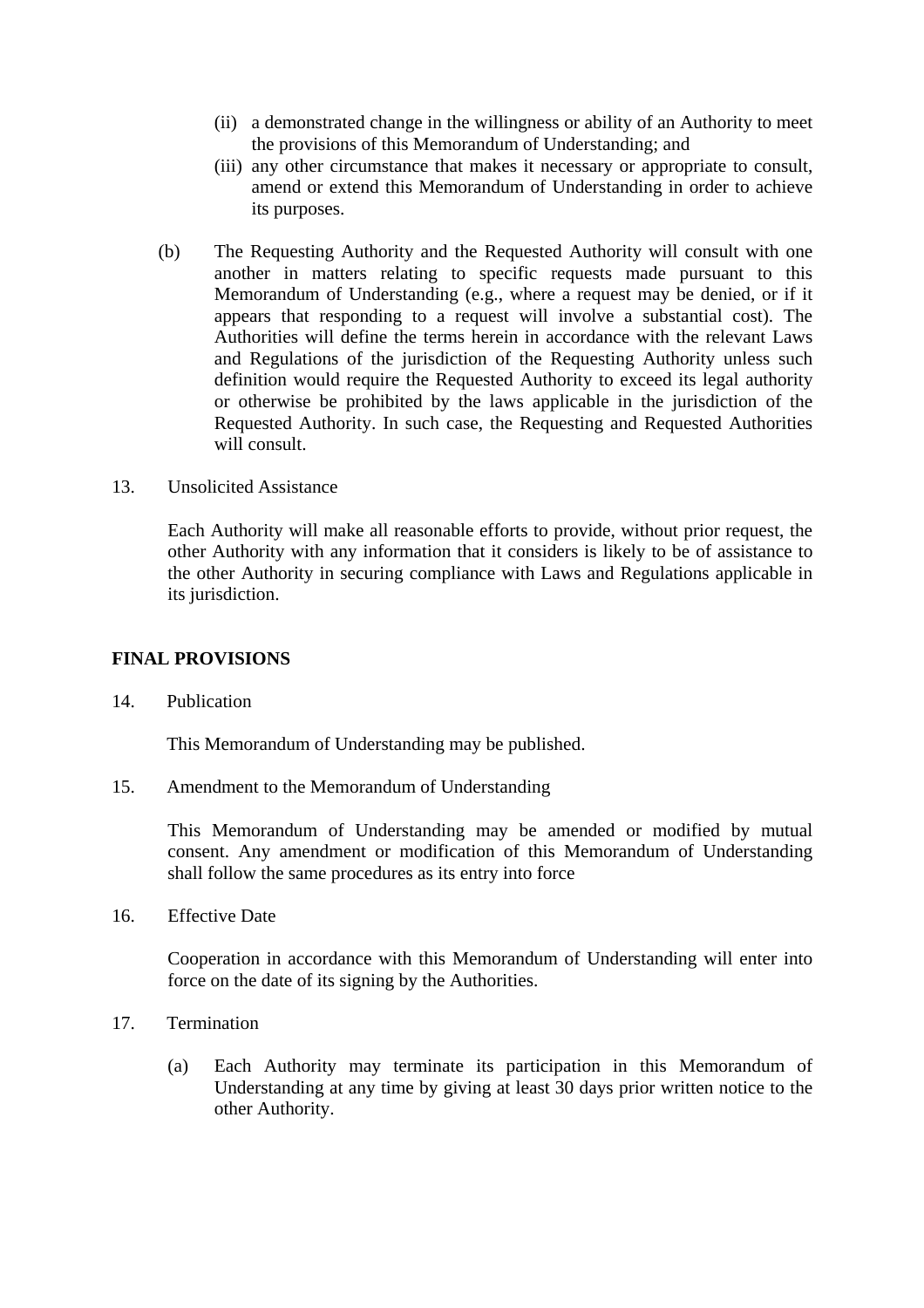- (b) In the event that an Authority decides to terminate its participation in this Memorandum of Understanding, cooperation and assistance in accordance with this Memorandum of Understanding will continue until the expiration of 30 days after that Authority gives written notice to the other Authority of its intention to discontinue cooperation and assistance hereunder. If an Authority gives a termination notice, cooperation and assistance in accordance with this Memorandum of Understanding will continue with respect to all requests for assistance that were made, or information provided, before the effective date of notification (as indicated in the notice but no earlier than the date the notice is sent) until the Requesting Authority terminates the matter for which assistance was requested.
- (c) In the event of the termination of an Authority's participation in the Memorandum of Understanding, whether under the provisions of 16(a) or 16(b), information obtained under this Memorandum of Understanding will continue to be treated confidentially in the manner prescribed under Article 11 of this Memorandum of Understanding.

Done at , this day of 2007, which corresponds to the day of 5767, in duplicate in Spanish, Hebrew and English, all texts being equally authentic. In case of divergences in interpretation, the English text shall prevail.

*[Signature page follows]*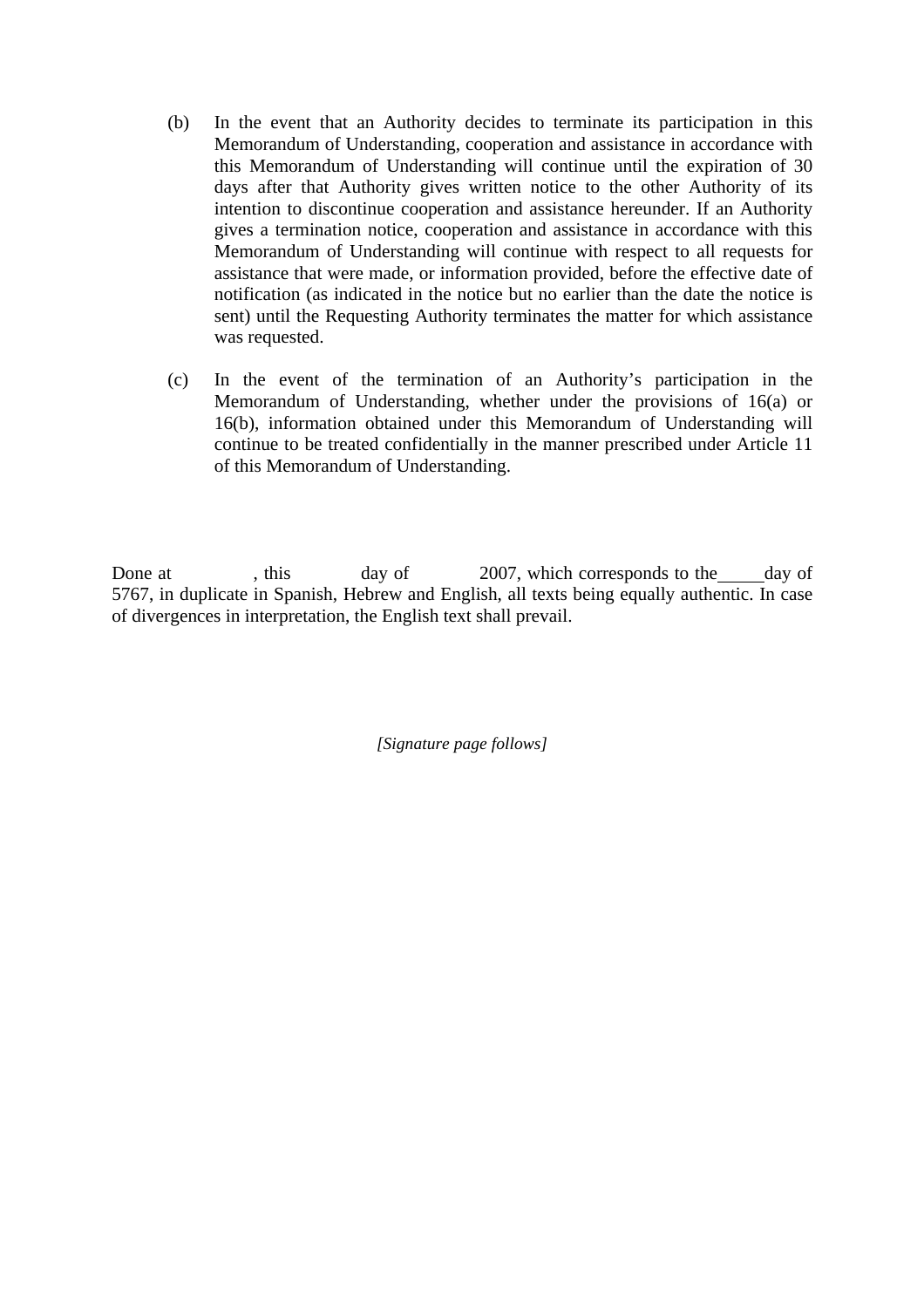### **[Signature page of the MOU between the National Securities Commission of Argentina and the Israel Securities Authority]**

**The National Securities Commission of Argentina**

**Mr. Eduardo Hecker**, Chairman

Date and place:

**The Israel Securities Authority** 

**Mr. Moshe Tery**, Chairman

Date and place: